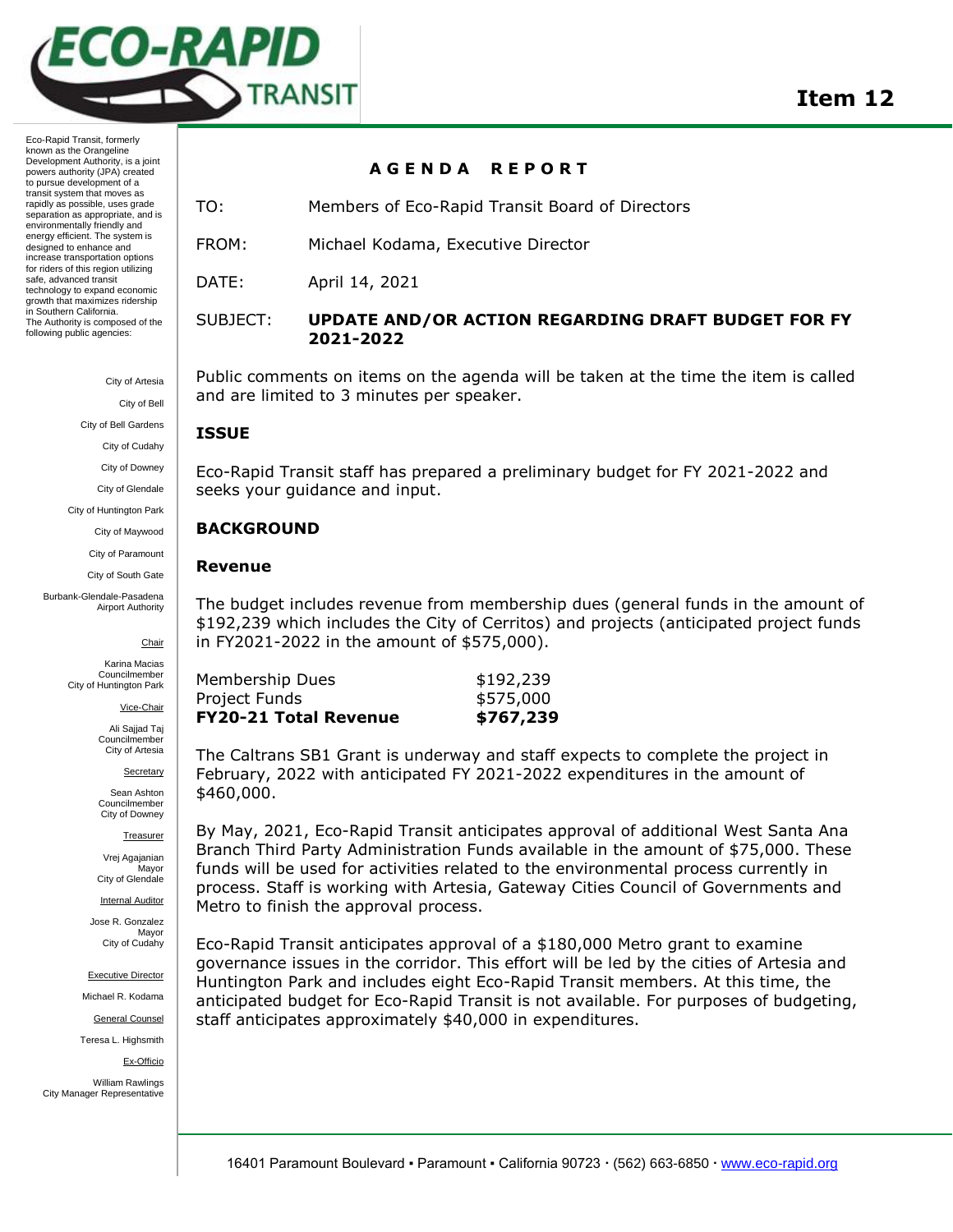

Eco-Rapid Transit, formerly known as the Orangeline Development Authority, is a joint powers authority (JPA) created to pursue development of a transit system that moves as rapidly as possible, uses grade separation as appropriate, and is environmentally friendly and energy efficient. The system is designed to enhance and increase transportation options for riders of this region utilizing safe, advanced transit technology to expand economic growth that maximizes ridership in Southern California. The Authority is composed of the following public agencies:

City of Artesia

City of Bell

City of Bell Gardens

City of Cudahy

City of Downey

City of Glendale

City of Huntington Park

City of Maywood City of Paramount

City of South Gate

Burbank-Glendale-Pasadena

Airport Authority

Chair

Karina Macias Councilmember City of Huntington Park

Vice-Chair

Ali Sajjad Taj Councilmember City of Artesia

Secretary

Sean Ashton Councilmember City of Downey

Treasurer

Vrej Agajanian **Mavor** City of Glendale

Internal Auditor

Jose R. Gonzalez Mayor City of Cudahy

Executive Director

Michael R. Kodama General Counsel

Teresa L. Highsmith

Ex-Officio

William Rawlings City Manager Representative

#### **General Expenses**

General expenses include:

- Executive Director \$60,000
- Office Administration \$36,000
- Staff/Consultants \$34,000
- Expenses/Supplies \$12,000
- $\bullet$  Insurance \$6,300
- Professional Services \$ 22,000
- Meeting Expense \$16,000
- Travel/Mileage  $$1,800$

Staff anticipates changes in COVID will result in changes related to reinstatement of in-person board meetings, necessitating budget to cover costs for meetings and travel/miles.

### **Grants/Projects**

Eco-Rapid Transit revenue from grants and projects is expected to be \$575,000. Staff is estimating an allocation of expenses as follows:

- Executive Director \$52,000
- Office Administration \$32,000
- Staff/Consultants \$472,000
- Expenses/Supplies \$5,500
- $\bullet$  Insurance \$1,500
- Professional Services \$6,000
- $\bullet$  Meetings \$1,000
- Travel/Mileage \$5,000

Staff anticipates changes in COVID will result in allocation of funds necessary for meetings and travel/miles.

Estimates do not include proposals for grants and projects or potential project concepts currently in development.

Staff is investigating the feasibility of establishing a fully burdened rate to include some of the indirect costs that are potentially reimbursable. We hope to have a draft available in May with the concept of having this available for new contracts effective July 1, 2021.

## **RECOMMENDATION**

It is recommended that the Board:

- 1. Discuss information presented and offer action items;
- 2. Provide input and guidance on Proposed FY 2021-22 Budget;
- 3. Receive and file.